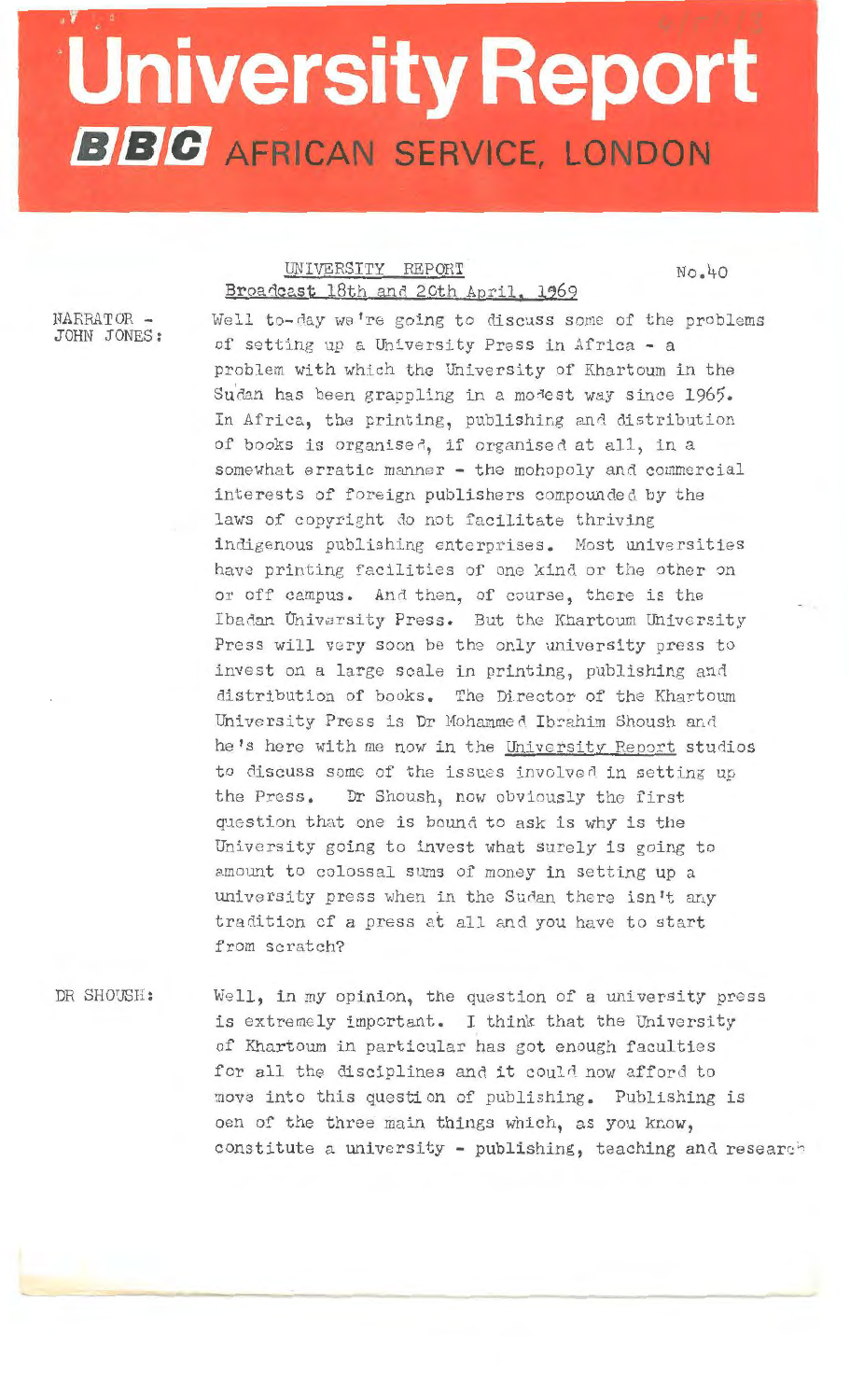And I think while progress has been maintained in the fields of research and teaching publishing has not even come near to this although it is very important even for education itself that there should be some published material of a local nature for teaching. So I think it is important there should be publishing in a country and in under-developed countries - the Sudan and other African countries - there is no publishing concern in the country itself and that's why although these methods could have been taken by other commercial publishing houses unfortunately the university was forced if they want to have anything published properly - to establish their own printing house.

- JOHN JONES: So your position is that the immediate investment of colossal sums of money will justify itself in the lone run.
- DR SHQUSH: Well, I think so. I very much think so. I think the university press is not only going to serve the university's needs - which are colossal and very important -for the teaching and research as I have just mentioned - but I also think that for a country in which there is no publishing the university can justify the colossal money spent on it by the fact that it can encourage in<sup>d</sup>igenous writers as a university publishing house or produce works of high quality in production, in standard, and also for the Suran itself, as a country in Africa and in the Middle East, it can become a cultural bridge by producing books which are, through translation, through training centres in the technique of publishing and printing, for African countries, for the Arab countries. So in the long run the money paid for this scheme, I think, is amply justified.
- JOHN JONES: There seems to be a slight contradiction here because the university itself is wholly financed by the Government and the Government itself - the Ministry of Education and the Ministry of AFinance have a system whereby each publishes its own pbooks for the schools and so on and so forth. Now surely the

 $-2-$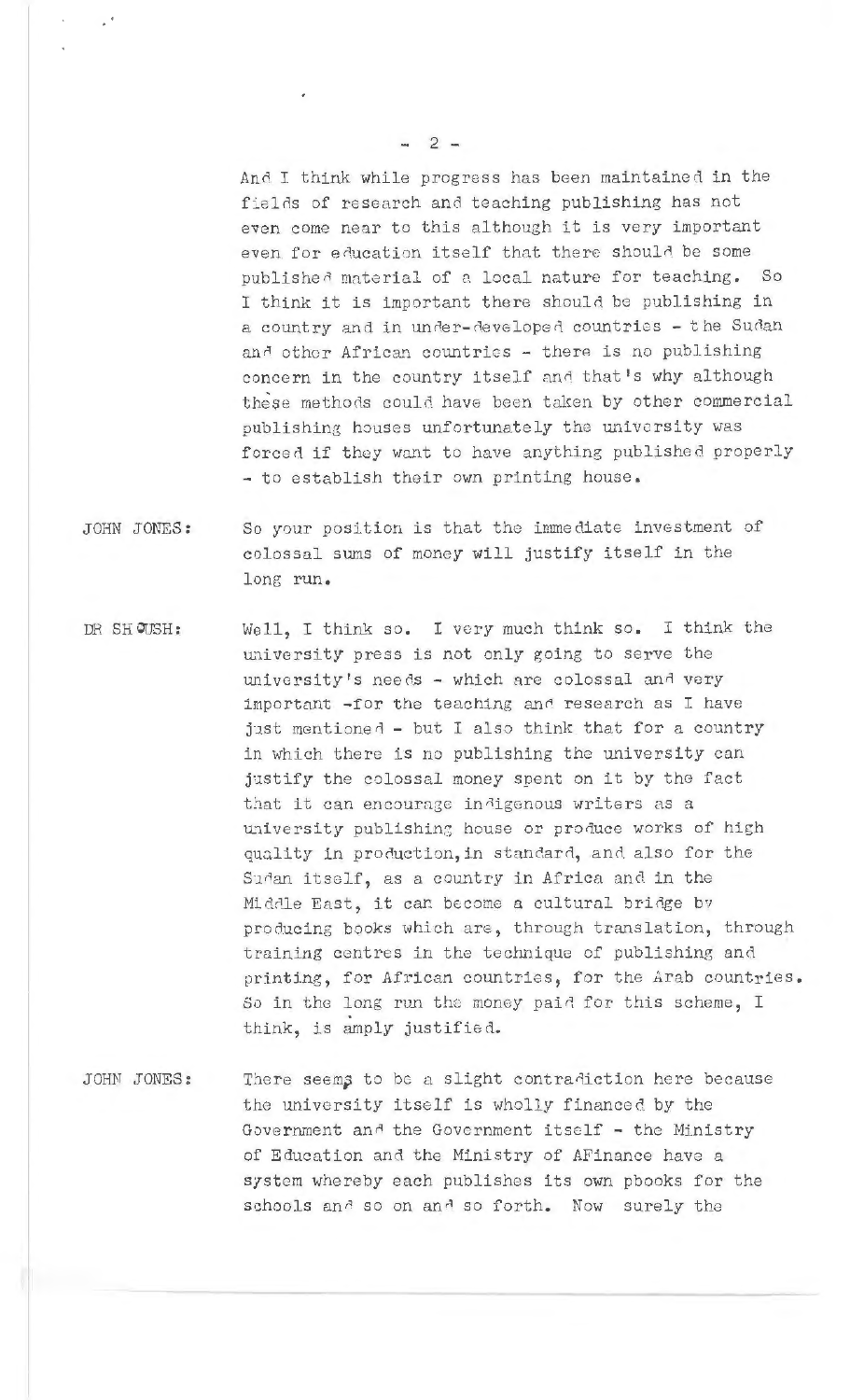Government is going to come back to you and say "We really don't see any need why you should set yourselves up as a separate unit. We can do all the publishing." What would your answer be to that?

DR SHOUSH:

This is what may happen and, in fact, is Yes. happening at the moment and although the University is financed by the Government we have always kept and maintained the autonomy of the university. iIn fact, the University of Khartoum is the most autonomous university probably in the whole of Africa and I think that although we are financed by the Government indirectly I don't think there is any danger of us falling in with the dictates of the Government. I don't think we'd be dictated to by the Government.  $0f$ course, the Ministry will continue to produce books but we have - I personally have - always been against the question of state publishing. I think it's very dangerous for any country. I think it makes it very difficult in view of the fact that the market is already limited. And if the Government takes over the one market - which is school books - that means there will be no publishing concern in any country. And this in turn will mean that the indigenous culture cannot be encouraged, the writers and authors of a developing country will not find a job. That is in addition, of course, to the hundreds of other educational hazards that could happen by leaving such a decision in the hands of the Government. Of course, at the moment, governments are forced to do this because there are no publishing houses. But they should think this temporary, not permanent.

JOHN JONES: How, in fact, would you like to see the University Press financed because I take it from what you've said already that it's certainly not a satisfactory way of financing the university at the moment?

 $-3-$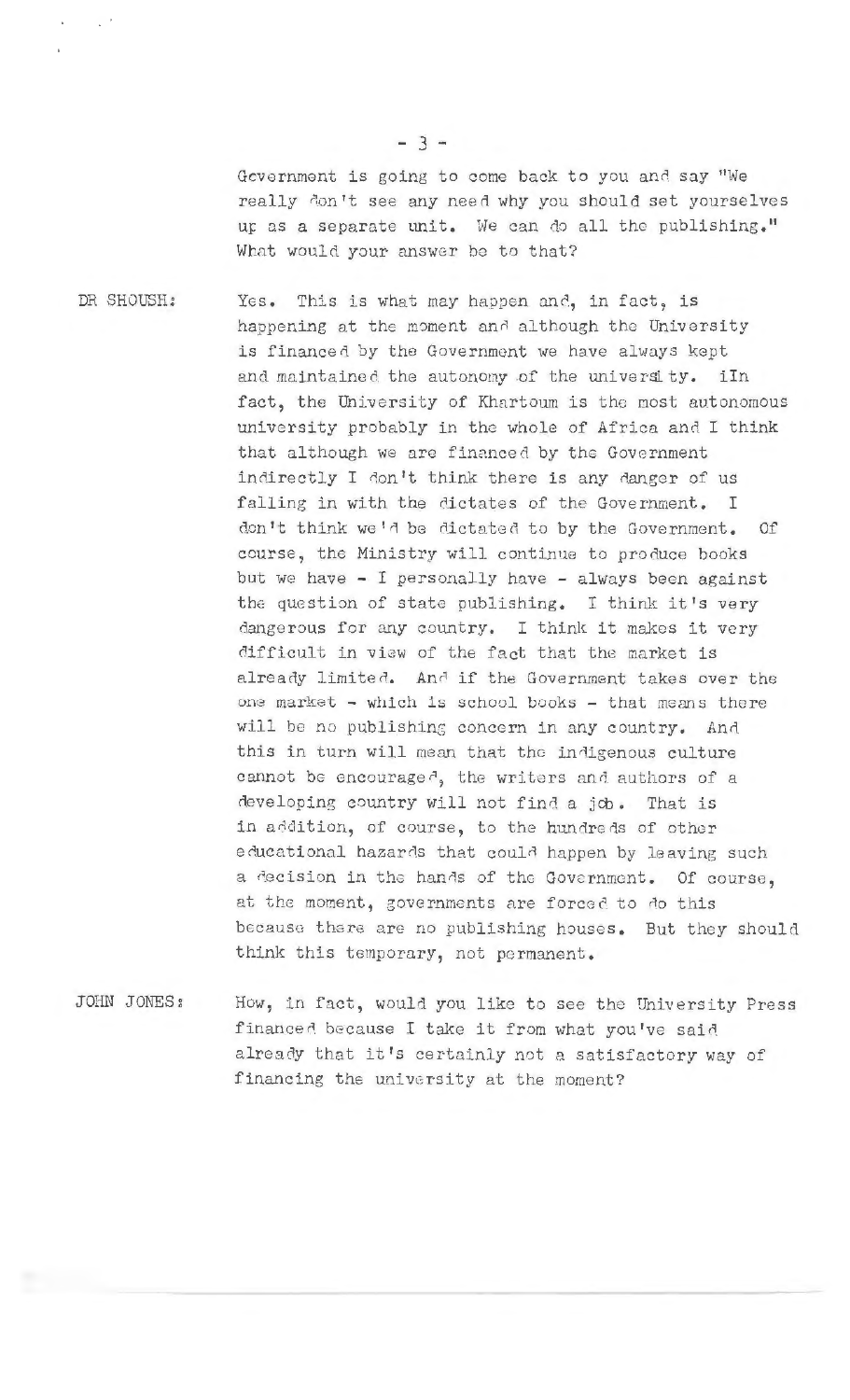DR SHOUSH:

In my opinion, of course the University Press will not only work on publishing. It will deal with other things which are not strictly within the confines of a publishing house. We also run a printing press. We run the University Bookshop. This we need not. In other countries - developed countries - where c they have got a very good printing industry, very good book salesmanship working properly it's all right. In countries like the Sudan it is very difficult.  $50$ what we do is this. We will have a printing press which ultimately will bring money connercially together with the bookshop. Of course, this will add a great strain to our administration, but we hope that having the bookshop, having the printing press will help Another way, of course, of financing us financially. this instead of putting all the strain on the Government and on the University would be this. I feel that certain books should be published or sponsored by certain ministries, certain foundations, certain rich individuals - books say on Health and Child Care can be financed by the Ministry of Health or rich doctors, books on Commerce ans so on can be financed by certain banks, by certain foundations and so on.

- Until now, that is since 1965 I think, you have not JOHN JONES: actually published books and put them on the market. You we only been engaged on small printing within the University and so on. This year though you're going into actual publication of books, aren't you? Now how is the choice of books going to be governed?
- DR SHOUSH: The University has not approved yet the statutory position of the University Press. The University Press has been established on the same lines, it is hoped, as the Cambridge University Press and Oxford University Press. In both cases it's run by a syndicate or a Press Board and this board usually takes a governing decision in which every book has to go through the board and the board is usually appointed by the Senate of the University or by the Council of the University. I, as Director of the Press, will also be the Secretary of this Board. In my case, or in the case of Khartoum University Press itself, we are going to separate the

 $-4 -$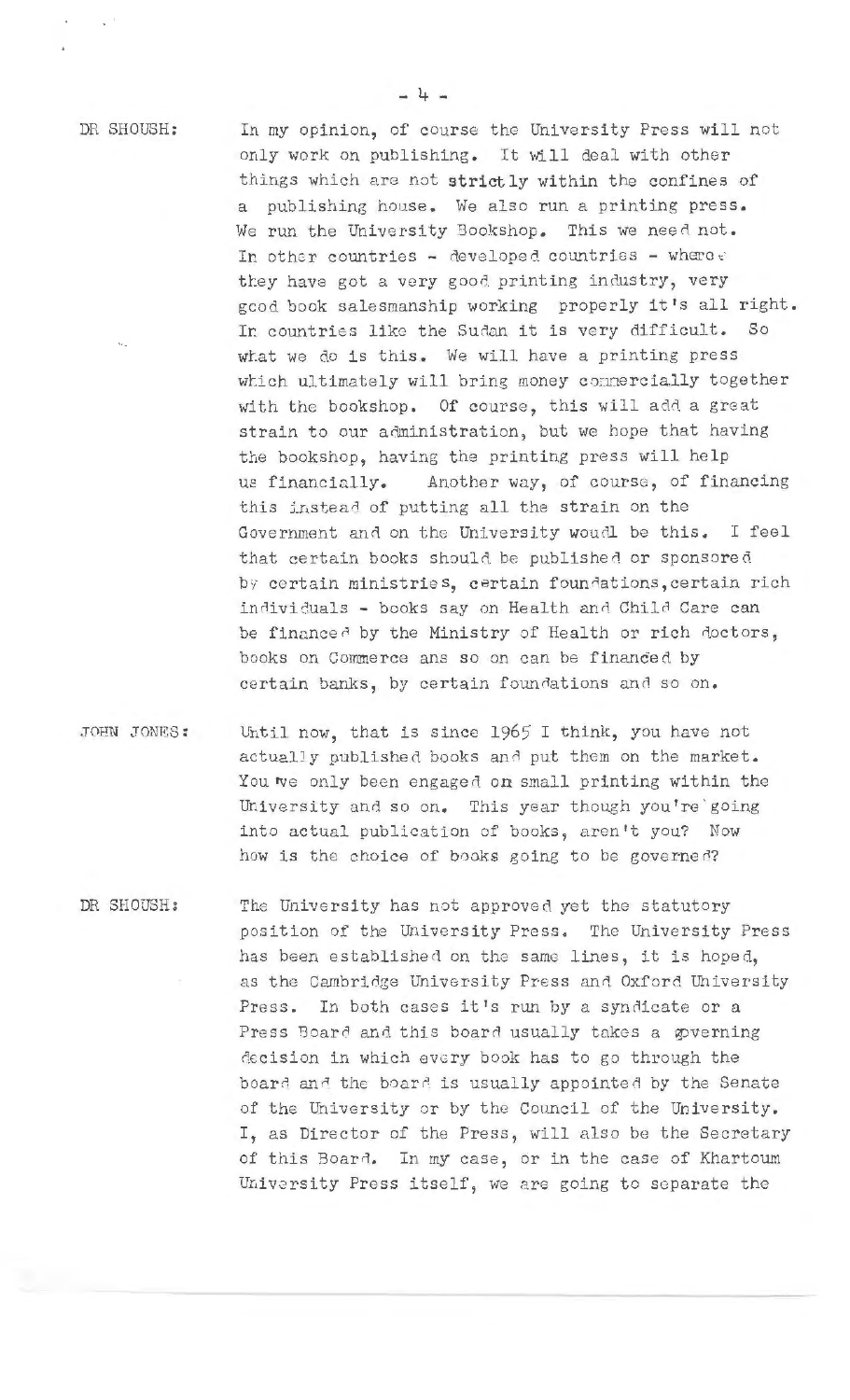decisions on editorial matters from governing matters. I think this is essential because usually boards like that are constituted in legal jargon - there will be a representative from each Faculty but this does not mean that a representative from a certain particular faculty appointed to the board will be specialised in the field that we want so we have an editorial whereby people are chosen not because they represent anything except their standing in the country specialists in Commerce, History - people who have made their mark as authors, writers and so on - and we hope that these people will work as consultant editors and take the decision as to what is to be done leaving the board of the Press to deal with matters of policy.

- JOHN JONES: Another thing, of course, that a University Press positively cannot do without is authors. Now how are you going to be able to guarantee to your new authors, to your up and coming young authors, a wide international market so that it will be profitable for them to have their books published by your press otherwise they're going to look outside?
- **LE SHOUSH:** This is indeed a most important problem. The most important problem in under-developed countries - and the Sudan is one of them - is the distribution question. In fact, it's not that we don't have authors, or that we don't have printing presses we can print. The problem is that authors don't get their books out with the distribution media, publicity, as you find in England so I think twhat we are going to do is strengthen this and this will be our main contribution to Khartoum University Press will be creating this network. We are, of course, going to concentrate mainly on distribution at the beginning in Africa and the Arab world and here, of course, we have to get into all the schools, we have to make our mailing lists, compile them very wide sections, explain how books are selected and so on. In fact, this is what Khartoum University Press is doing our biggest department is the distribution department,

 $-5-$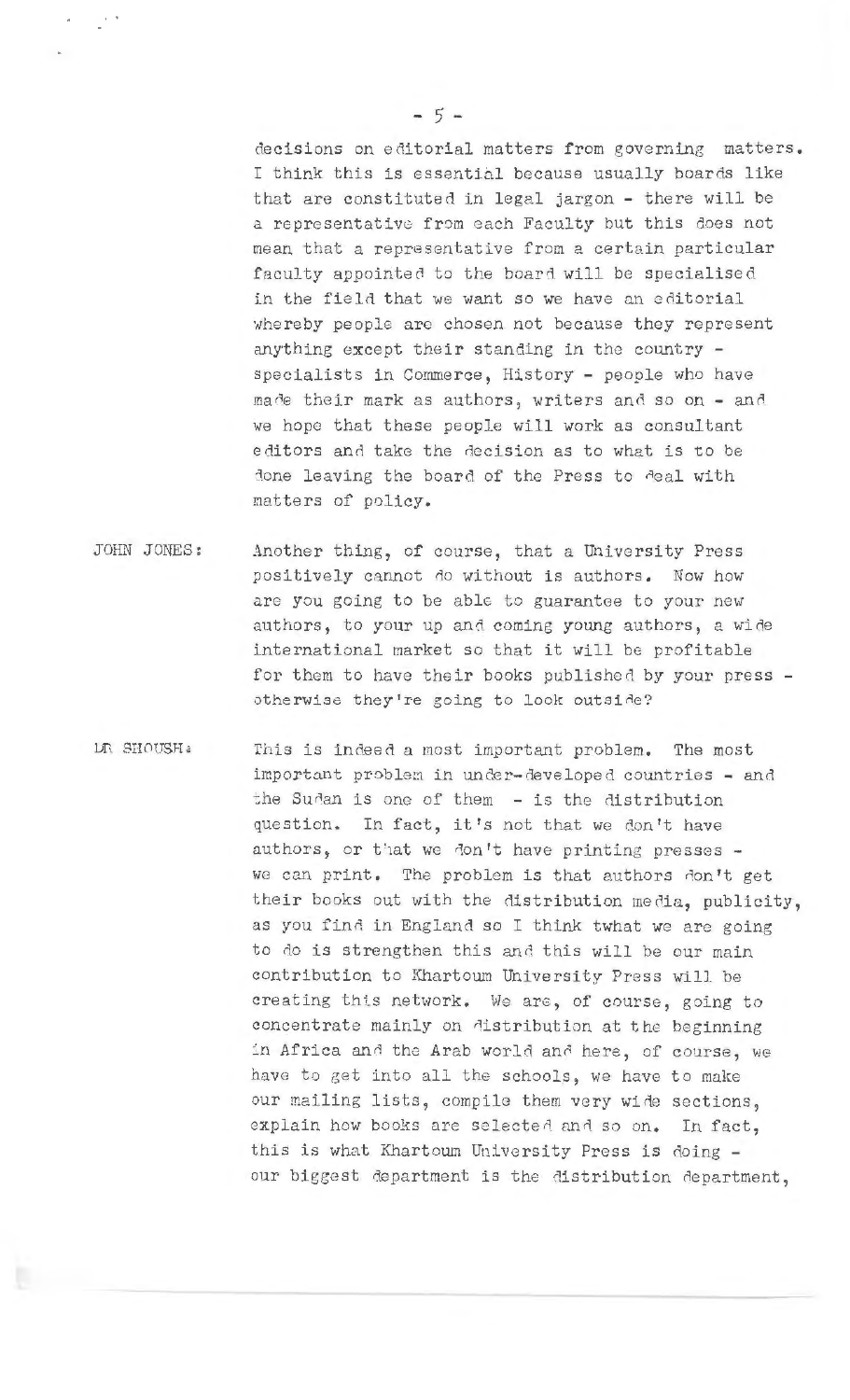and, in fact, the Head of the Distribution Department is the most senior member of the staff of the Press.

JOHN JONES: So, in fact, the University Press could give a grea<sup>t</sup> boost to the production of indigenous writings.

- DR SHOUSH: This is exactly what we are hoping. And when I say "we" I don't only mean the local Sudanese writers. I meant that we should open the way and encourage African writers as well as writers from other countries less developed than say Egypt or the Lebanon where, of course, they have their own industry. We would like to encourage writers from these other countries to become writers for the Khartoum University Press.
- JOHN JONES : Now, of course, the purpose of a university press is to serve scholarship generally and also to produce educational books for local use and so on and so forth. But arc you also going to invest in the publication of works of scholarship external to Africa from Europe and so on?
- DR SHOUSH: Yes. You mean in subsidised publications from outside.

JOHN JONES: Yes, indeed.

. .

.

 $\mathbb{R}$  SHOUSH; I think that is what is going to happen when we create the kind of relationship between our University Press and other presses in the world. In fact, this is one of the things that I hope to do in my mission in Englanf - to contact many publlshers here who will be of use to us in this kind of joint publication. Of course the question of subsidising scholarly work is a very difficult thing and it needs a lot of money. No country in Africa can really do it very much, and that's why I think this one of the lines where co-operation is needed. The problem with us is that the local market is very small - the number of people who can read is very small, that means the market is small - that means the books will be too expensive for anybody to buy.

- 6 -